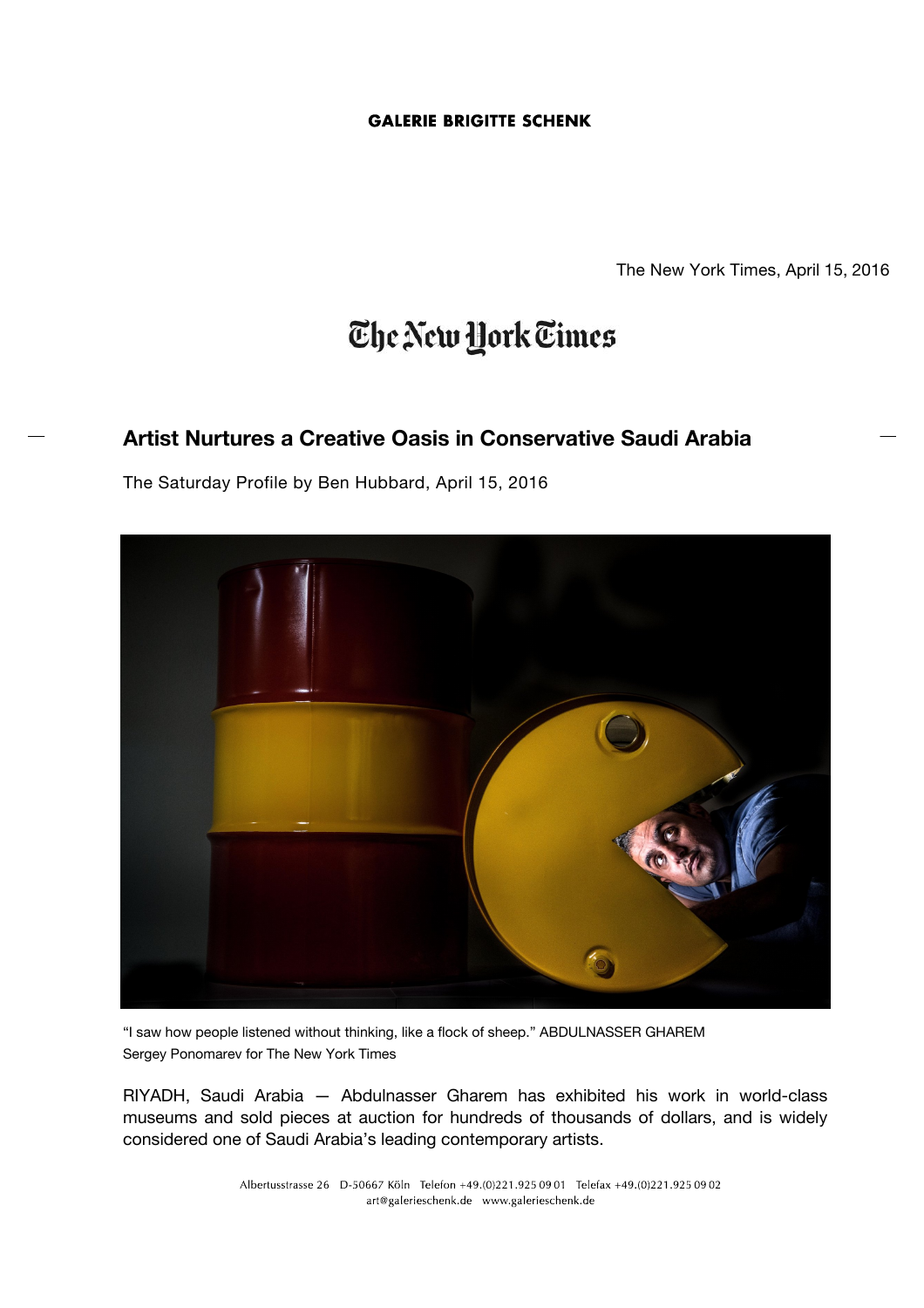You would never know that from his studio in the Saudi capital. Fifteen-foot walls ring the nondescript house, blocking views into the courtyard. There is no sign or name on the door, which is outfitted with a camera to prevent unwelcome visitors. "Even the neighbors don't know what's here," he said with a laugh.

That mix of renown abroad and discretion at home is part of life for an artist and social critic in this intensely conservative country where government control reigns and many people see contemporary art as "haram," or forbidden, under the kingdom's austere interpretation of Islam.

But inside the walls, Mr. Gharem, 43, has created an oasis of sorts for a group of young Saudi artists to whom he serves as role model, mentor and sometime financier. This year, he will lead about 20 of the artists on a tour sponsored by a Saudi government cultural center to showcase the country's art in the United States, with events in Houston, Los Angeles and other cities.

Mr. Gharem is in some ways a curious choice for such a job, having spent his career taking aim at what he sees as the stifling aspects of Saudi life: the byzantine bureaucracy, religious dogmatism and dependence on oil.

He is not a political dissident. His longtime day job, in fact, was in the Saudi Army, where he became a lieutenant colonel before retiring in 2014.

Still, he acknowledges the tenuousness of his status in a country where religious conservatives wield great power. He has tangled with government officials over the content of his works, and his only recent show in the kingdom was inside the American ambassador's residence. Last year, a court sentenced one of his friends, the fellow artist Ashraf Fayadh, to death for apostasy, largely because of poems he published abroad. The sentence was later reduced to eight years in prison and 800 lashes.

Despite the limitations, Mr. Gharem remains in the kingdom, hoping his ideas will echo in society.

"That is your role as an artist, to bring out the option that the politician can't say and that the religious man can't say," he said. "You bring out the solutions that people can't say."

Mr. Gharem charted his own path in a country where the term "art career" is an oxymoron.

Raised in the conservative town of Khamis Mushayt in southwestern Saudi Arabia, he liked to draw as a child, but even then he was criticized by those who believed that the ability to render living beings should be left to God alone.

"Why did you draw a portrait?" he said his teachers would ask. "It was like you were guilty, as if art was a sin you were committing."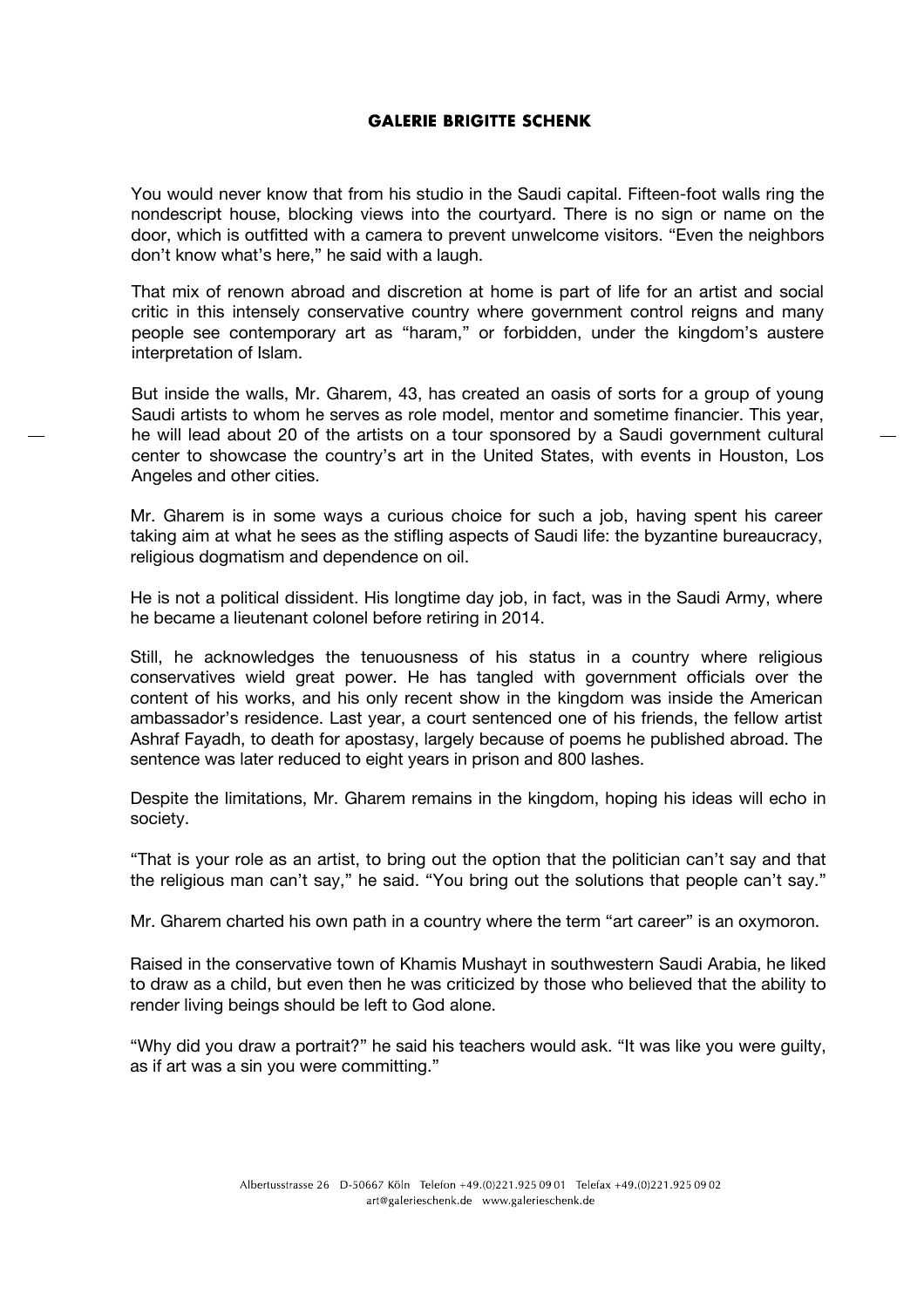That environment pushed others in shocking directions: Two of his high school classmates were among the Sept. 11 hijackers. But his father, who sold furniture and acquainted him with design, encouraged him to be creative.

After high school, Mr. Gharem applied to study art at a Saudi university but was not accepted. Instead, he joined the army, one of the only pathways to social standing for young men from the provinces. He graduated from a military academy and went to a post near the border with Yemen, where there was little to do.

The free time turned out to be a blessing, he said, because he had time to read and, after he gained Internet access, to learn about subjects not widely taught in the kingdom, like philosophy, comparative religion, music and art.

His first major work was inspired by a rural bridge where villagers had been told by a religious leader to seek refuge during a flash flood. But the water had made the bridge collapse, killing the villagers.

Mr. Gharem and some friends spray-painted the word "sirat," or path, on the bridge, a commentary on what Mr. Gharem called "the culture of the herd."

"I saw how people listened without thinking, like a flock of sheep," he said.

Later, Mr. Gharem stumbled on a fisherman's community that the government had scheduled for destruction by painting "to be removed" on its houses in red paint. Mr. Gharem painted "to be removed" on his shirt and had a friend take photographs of him walking among the residents and their homes.

In 2008, Mr. Gharem's first exhibit abroad, at a gallery connected to the School of Oriental and African Studies in London, led to his first clash with Saudi officials. A Saudi royal who was among the show's sponsors objected to showing photographs of the bridge, worried that they would offend religious conservatives, and made him remove a reference to Sept. 11 from another painting.

Mr. Gharem said he had little choice but to comply, but he was impressed that his work had such an effect.

"I knew I had to go back to Saudi in a week, and I had a job," he said. "But I felt the power I had and the reaction that I could create."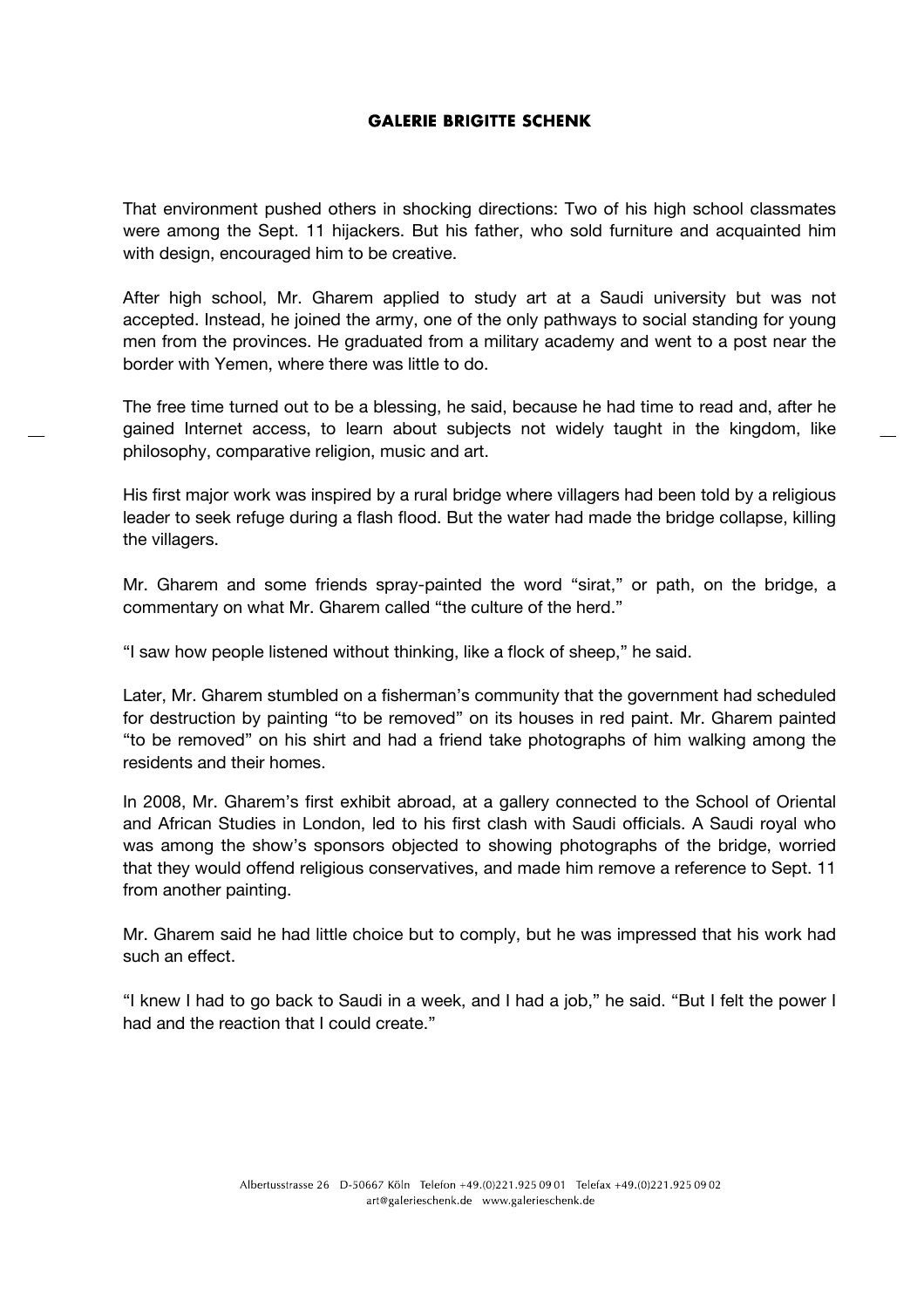Mr. Gharem's international breakthrough came with an installation called "Message/ Messenger," a large, golden dome propped up like an animal trap with a white dove suspended underneath. He said it was a commentary on religion, which he believes is beautiful but can be used for ill.

In 2011, he put the piece up for auction in Dubai, in the United Arab Emirates, where an Iranian collector bought it for \$842,000, the highest price ever for the work of a living Arab artist at that time.

Mr. Gharem was not there to see it. He was at work on a Saudi military base and had no idea about the sale.

"All of a sudden my cellphones  $-1$  had two  $-$  lit on fire, and I didn't know what was going on," he said, recalling his friends calling and yelling, "Congratulations!"

"For what?" he said.

After recovering his production costs, such as selling his car to finance the project, Mr. Gharem put the money toward Edge of Arabia, an art collective he helped found, and started sending younger artists abroad to study, visit museums and culture themselves in ways not possible in Riyadh.

During a recent evening at the studio, a half-dozen young artists filtered into the living room. The walls were lined with bookshelves and framed artworks, and musical instruments were scattered about on stands.

While one young man watched a documentary about Simón Bolívar, the South American independence hero, others worked on projects on computers in the office.

In jeans, a faded blue T-shirt and gray wingtips with fluorescent green soles, Mr. Gharem floated among them, looking at their plans and commenting before ordering grilled chicken for everyone and slipping out to head home to his wife and two daughters.

Restrictions on their work remain, he said. Male and female artists can be harassed for meeting in cafes, so they hang out in his studio.

He has struggled to bring even Muslim artists into the country from abroad, so he tells those willing to visit to apply for pilgrimage visas. And he builds most of his projects outside the country for fear that Saudi customs agents will take offense and impound them.

Some of the snags he has encountered sound like practical jokes, like the time he tried to ship a female mannequin from abroad but was told it could not enter Saudi Arabia. In the end, he chopped it into pieces and had friends smuggle them back so he could reassemble the model in Riyadh.